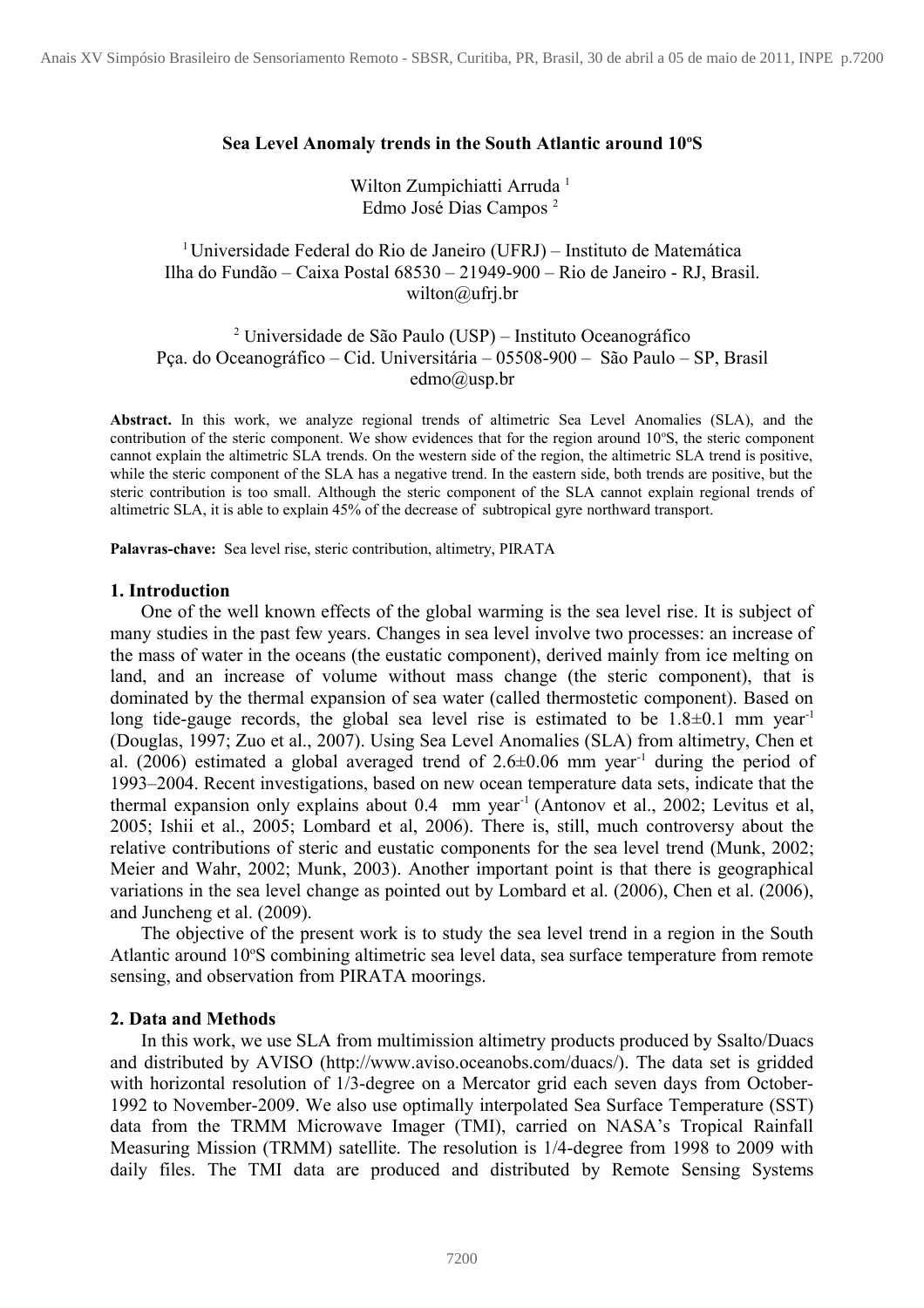(www.remss.com) and sponsored by the NASA Earth Science MEaSUREs DISCOVER Project.

The hydrographic data used in this work are from the three buoys of the SW extension of the PIRATA (*Pilot Research Moored Array in the Tropical Atlantic*) array (Fig. 1).



Figura 1. PIRATA array map. The circled sites are used in the present work. The blue triangles are the PIRATA SW extension sites.

In Fig. 2 we display our area of interest, the dotted rectangle R2  $(10^{\circ}S-5^{\circ}S,35^{\circ}W-7^{\circ}E)$ . The two sub-regions: R1  $(10^{\circ}S-5^{\circ}S,35^{\circ}W-25^{\circ}W)$ , and R3  $(10^{\circ}S-5^{\circ}S,15^{\circ}E-7^{\circ}E)$  are used to obtain mean values of SLA (and SST) characteristic of the western basin and eastern basin, respectively.



Figure 2. Absolute Sea Level map (in cm) from AVISO altimetry. The regions R1, R2, and R3 are used to calculate averages representative from western basin, whole basin and eastern basin around 10°S.

## **3. Results and Discussion**

Using altimetric data from AVISO, we calculate average values of SLA for each region in Fig. 2. The average SLA for regions R1, R2, and R3 are denoted  $SLA_{west}$ ,  $SLA_{mean}$ , and SLA<sub>east</sub>, respectively. The time series for SLA<sub>west</sub>, SLA<sub>mean</sub>, and SLA<sub>east</sub> are displayed in Fig. 2. Its evident that there is a sea level trend in the three regions. The western side SLA trend is 2.02 mm year-1, the eastern side SLA trend is 2.83 mm year -1, while the whole area SLA trend is 2.22 mm year  $^{-1}$ . These values are in accordance with global SLA trends calculated by Cazenave and Nerem (2004) (2.8 mm year  $^{-1}$ ), and Chen et al. (2006) (2.6 mm year  $^{-1}$ ). The interesting point here is that, although very close, the difference between the trend in the western and eastern basins has a profound implication.

The upper layer (with mean depth H) geostrophic meridional transport, can be estimated by

$$
T = \frac{g}{2f} \left[ \left( H + \eta_e \right)^2 - \left( H + \eta_w \right)^2 \right] \sim -\frac{g}{f} H \Delta \eta \quad \left( \eta_e, \eta_w \ll H \right), \tag{1}
$$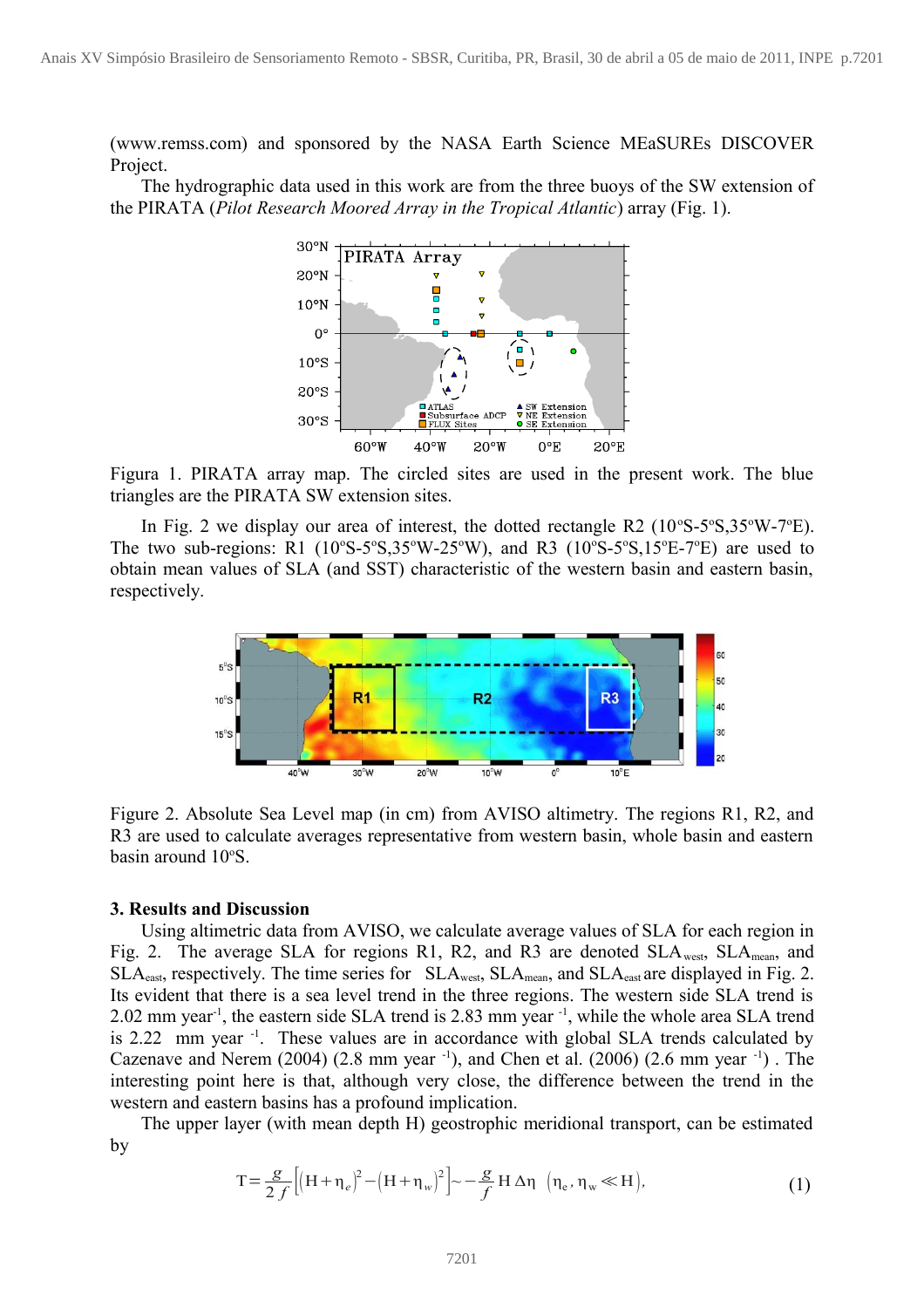where  $\eta_e$ , and  $\eta_w$  are the absolute sea level at the eastern, and western side of the basin, respectively, and  $\Delta \eta = \eta_w - \eta_e$ .



Figure 3. Sea Level Anomalies (SLA) averaged in the regions indicated in Fig.2: (a) In region R1, (b) in the region R3, and (c) in the region R2. The **red lines** are linear regression lines for each plot, with slopes 2.02, 2.83, and 2.22 mm year<sup>-1</sup>, for (a), (b), and (c), respectively.

If we decompose the absolute sea level as a mean sea level plus SLA, we have

$$
T = -\frac{g}{f} H \Delta \eta' \left( \Delta \eta' = \eta'_{w} - \eta'_{e} \right),
$$
 (2)

where the T' is the anomalous transport,  $\eta_w$ , and  $\eta_e$  are the SLA in Fig 3a,b, respectively. From (2), we see that the anomalous meridional transport is proportional to  $SLA_{west}$  -  $SLA_{cast}$ (Δη'). Since, in the Southern hemisphere *f <* 0, it follows that T' and Δη' have the same sign.



Figure 4. Difference between the  $SLA_{west}$  (average SLA in the region R1) and  $SLA_{east}$  (average SLA in the region R3) (Fig. 1). This quantity is proportional to the upper layer transport anomaly trough the zonal section at 10<sup>o</sup>S. The **red lines** are the linear regression lines for each time series.

On Fig. 4, we plot  $SLA_{west} - SLA_{east}$  time series. There is a negative trend of -0.81 mm year<sup>-1</sup>, what implies a decrease of 0.06 Sv year<sup>-1</sup> in the meridional transport in the top 200 m,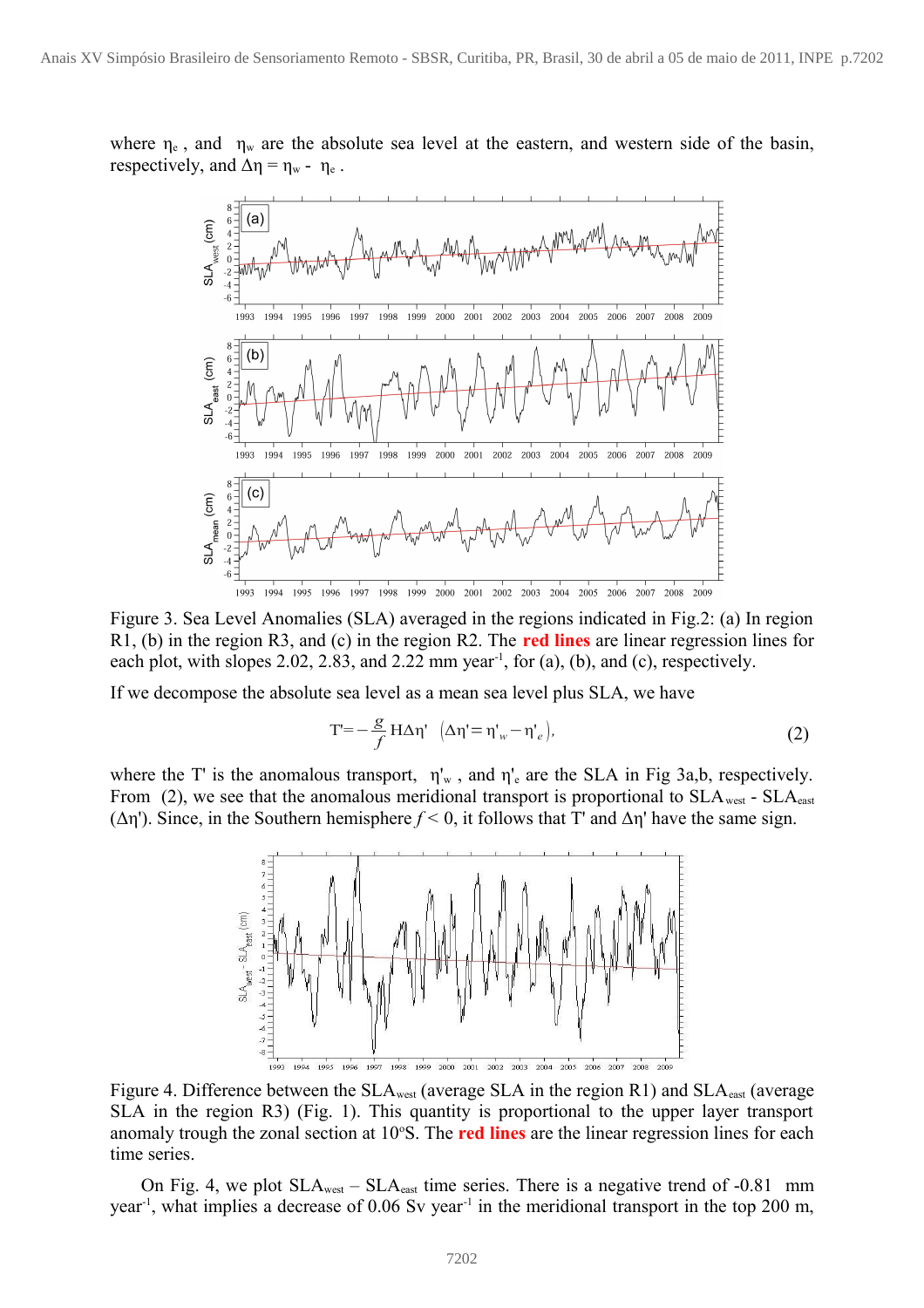and from October-1992 to November-2009 this would give a total decrease of about 1 Sv. It should be noted that due to average precess, this decrease of 1 Sv is related with the gyre meridional transport that is estimated to be about 7 Sv.

On Fig. 5, we plot average TMI-SST for each region in Fig. 2. On the western region (Fig. 5a) there is a negative SST trend of  $-0.026$  °C year<sup>-1</sup>, what is not consistent with the sea level rise in the same region (Fig. 3a). On the eastern side there is a small positive SST trend of  $0.005$  °C year<sup>-1</sup>, and the average SST on the whole region barely presents a trend. Considering that temperature variations are the major constituent of the steric sea level variations, it seems that the steric sea level variations cannot explain the altimetric sea level rise. In order to go deeper into this point, we analyze hydrographic data from PIRATA moorings sites indicated in Fig. 1.



Figure 5. Sea Surface Temperature Anomalies (SSTA) averaged in the regions indicated in Fig. 2: (a) In region R1, (b) in the region R3, and (c) in the region R2. The red lines are linear regression lines for each plot, with slopes -0.026 °C year<sup>-1</sup>, 0.005 °C year<sup>-1</sup>, and 4.8x10<sup>-5</sup> °C year-1, respectively.



Figure 6. (a)-(c):Normalized SST (**black line**) and Dynamic Height (**red line**) at the three PIRATA buoys in the SW extension.. (d) Scatter plot of SST anomalies versus Dynamic Height anomalies from the three PIRATA buoys in the SW extension all together. The **red line** is the linear regression line with slope  $1.06$  cm  $^{\circ}C^{-1}$ .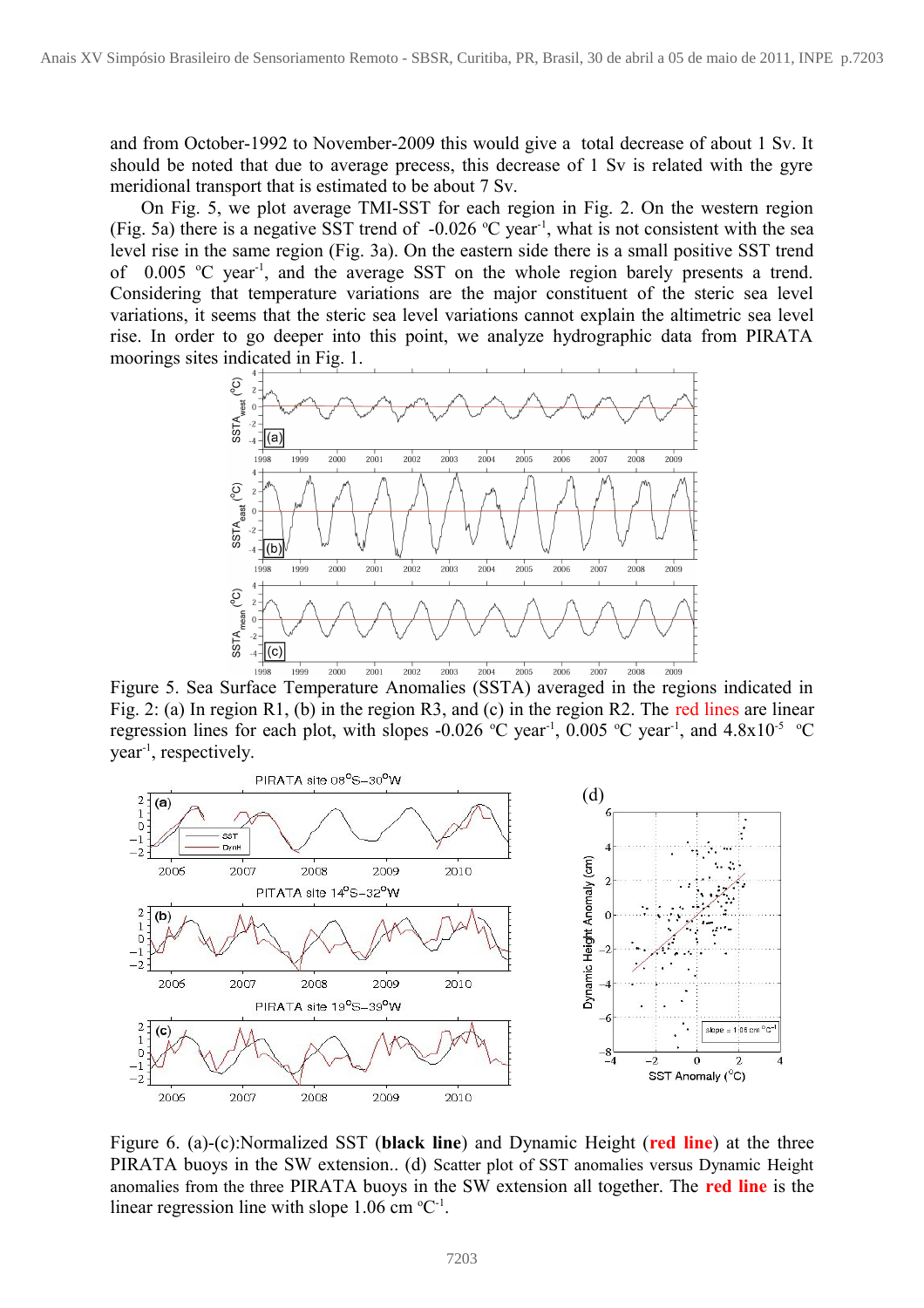In Fig. 6a-c, we plot normalized SST (SST divided by its variance) and normalized dynamic height relative to 500 m at each one of the sites in the PIRATA SW extension. There are high correlations between SST and dynamic height on all sites, what shows that variations in SST are compatible with variations in dynamic height. Fig. 6d shows a scatter plot of SST anomalies against dynamic height anomalies using all data for the three sites. The linear regression line has a slope of 1.06 cm  ${}^{\circ}C^{-1}$ . Considering that the dynamic height is the steric component of sea level, we see that variations of SST, in this region, are very good proxies for dynamic height variations. Using the regression coefficient between SST and dynamic height anomalies, we estimate a steric SLA trend of -0.27 mm year<sup>-1</sup> from SST data, what cannot explain the positive altimetric SLA trend.



Figure 7. (a)-(b):Normalized SST (**black line**) and dynamic height (**red line**) at the two PIRATA buoys in the center of our study region. (c) Scatter plot of SST anomalies versus dynamic height anomalies from the two PIRATA buoys in the SW extension all together. The **red line** is the linear regression line with slope  $1.74 \text{ cm }^{\circ}\text{C}^{-1}$ .

Since there is no PIRATA mooring in our eastern region R3 (Fig. 2), we analyzed two sites located in the center of our region of study (Fig. 1). A comparison between SST and dynamic height for these sites is plotted in Fig. 7a,b. Again, dynamic height variations are related with SST variations, and the regression between SST anomalies and dynamic height anomalies has a slope of  $1.74 \text{ cm }^{\circ}\text{C}^{-1}$  (Fig. 7c). So, using this estimate for the eastern basin, the trend in dynamic height would be about 0.09 mm year-1, what cannot explain the trend of 2.83 mm year-1 of the altimetric SLA.

Although, dynamic height trends cannot explain the regional trends of SLA, they can explain a substantial amount of the meridional transport trend. In fact, the trends of -0.27 mm year<sup>-1</sup>, and 0.09 mm year<sup>-1</sup> for dynamic height would give a trend of -0.36 mm year<sup>-1</sup> for the steric component of  $SLA_{west} - SLA_{cast}$ , what is about 45% of the -0.81 mm year<sup>-1</sup> for altimetric SLA.

#### **4. Conclusions**

In this work, we analyze regional trends of altimetric Sea Level Anomalies, and the contribution of its steric component. We show evidences that for the region around  $10^{\circ}$ S, the steric component cannot explain the altimetric SLA trends. On the western side of the region, the altimetric SLA trend is positive, while the steric SLA component has a negative trend. In the eastern side, both SLA trends are positive, but the steric contribution is too small.